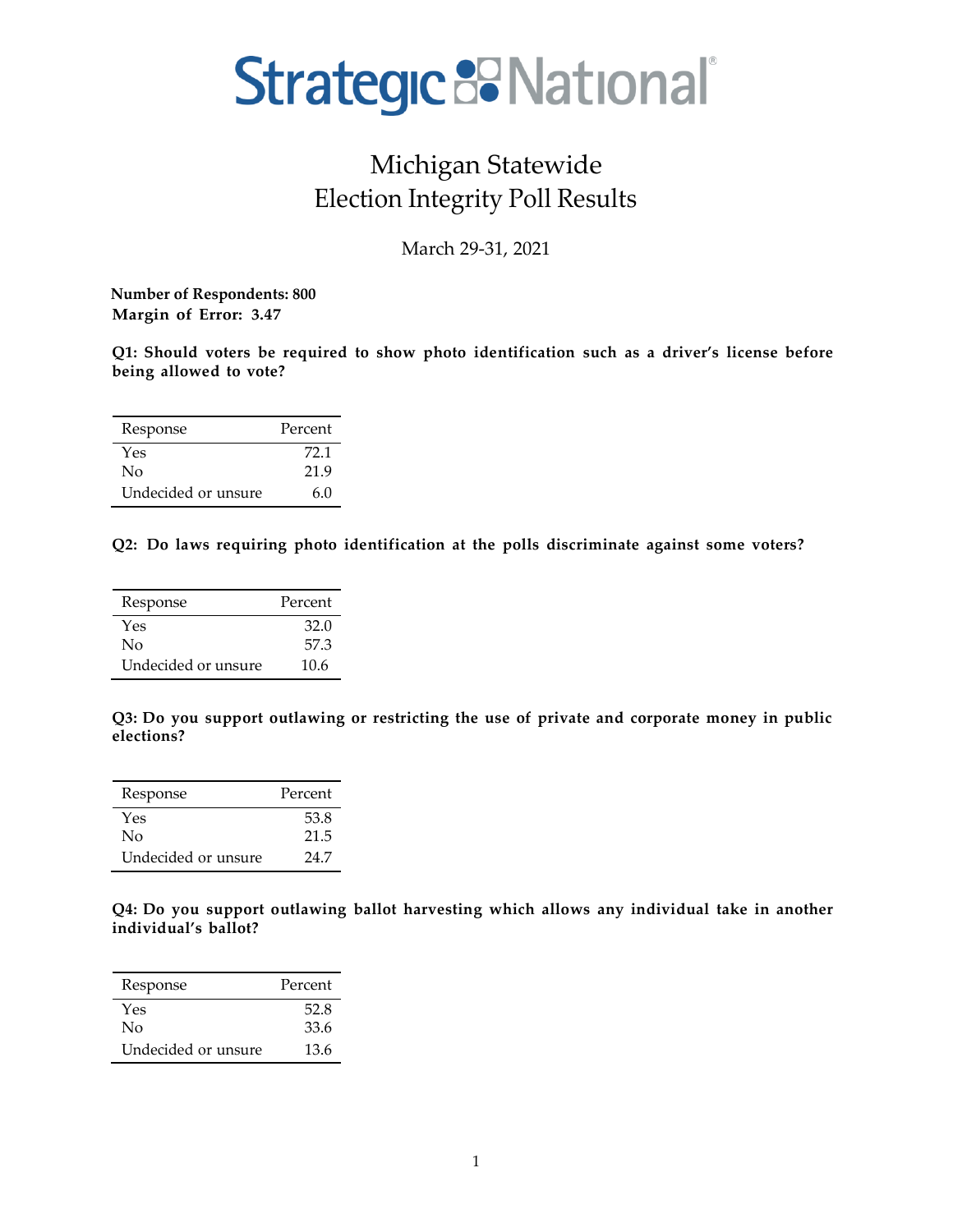**Q5: Do you support a law that would require stronger security measures for absentee ballot drop boxes?**

| Response            | Percent |
|---------------------|---------|
| Yes                 | 69.0    |
| Nο                  | 23.1    |
| Undecided or unsure | 79      |

**Q6: Do you believe that the signature on an absentee ballot should be properly verified and match the signature of the voter before the vote is counted?**

| Response            | Percent |
|---------------------|---------|
| Yes                 | 76.1    |
| Nο                  | 16.3    |
| Undecided or unsure | 77      |

**Q7: And just a quick question about Michigan leadership. What is your opinion of Governor Gretchen Whitmer?**

| Response                     | Percent |
|------------------------------|---------|
| Very Favorable               | 34.8    |
| Somewhat Favorable           | 12.1    |
| Somewhat Unfavorable         | 9.2     |
| <b>Extremely Unfavorable</b> | 40.3    |
| No Opinion                   | 3.6     |
| I have Never Heard of Her    | በ 1     |

**Now just a few short demographic questions to ensure our survey is accurate. Q8: Are you male or Female?**

Response Percent Male 48.0 Female 52.0

#### **Q9: In which Age range do you fall?**

| Response Percent |      |  |
|------------------|------|--|
| 18 to 34         | 23.2 |  |
| 35 to 49         | 23.2 |  |
| $50$ to $64$     | 27.4 |  |
| 65+              | 26.2 |  |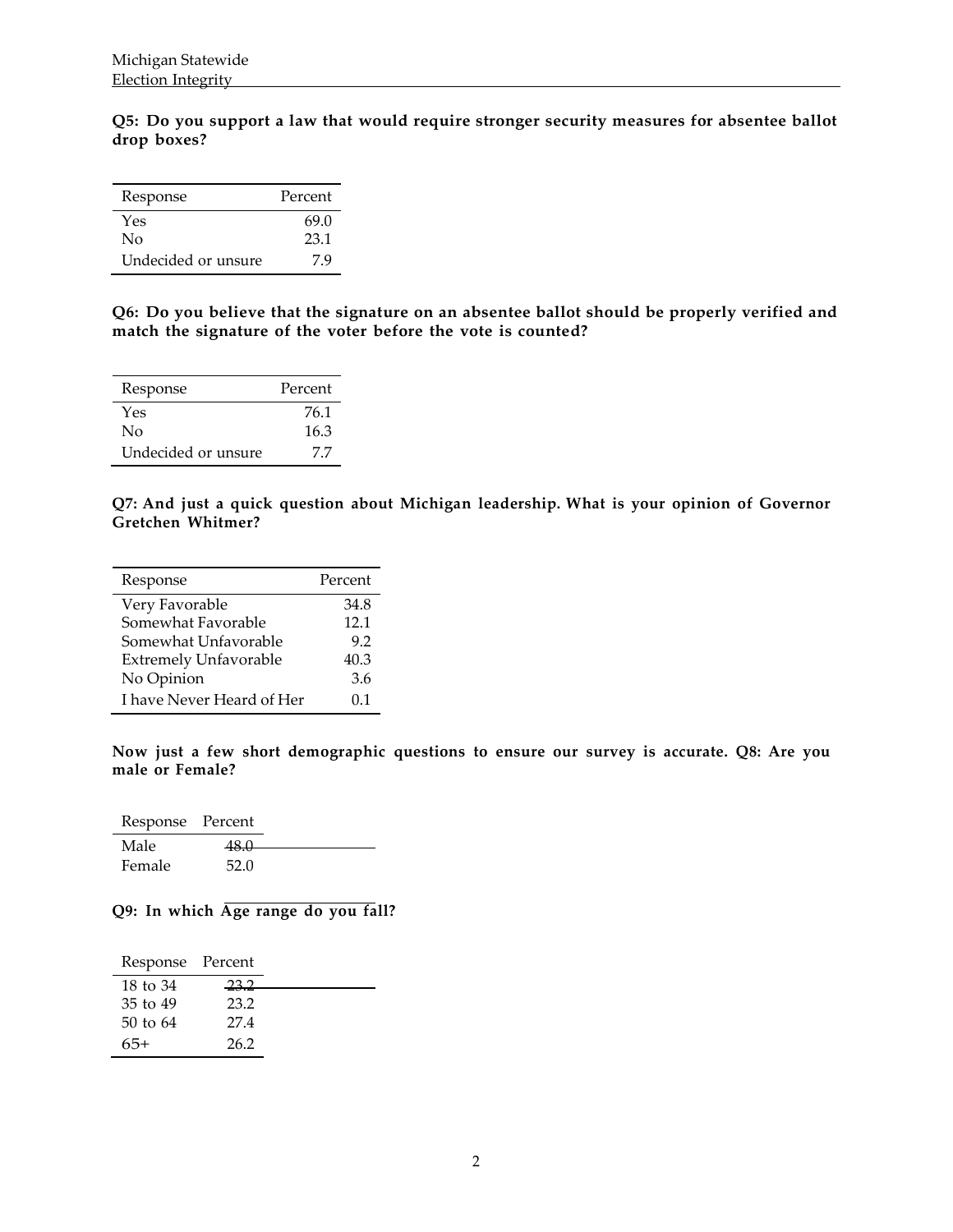### **Q10: What is your race?**

| Response                  | Percent |
|---------------------------|---------|
| White                     | 67.7    |
| Black or African American | 11.1    |
| Hispanic or Latino        | 3.0     |
| Asian                     | 3.0     |
| Other                     | 15.1    |

# **Q11: Would you consider Yourself to be Republican, Democrat, Independent or other party?**

| Response    | Percent |
|-------------|---------|
| Republican  | 34.4    |
| Democrat    | 36.3    |
| Independent | 22.2    |
| Other Party | 71      |

### **Q12: Would you consider Yourself to be Conservative, Moderate or Liberal?**

| Response              | Percent |
|-----------------------|---------|
| Very Conservative     | 19.0    |
| Somewhat Conservative | 26.1    |
| Moderate              | 34.0    |
| Somewhat Progressive  | 11.5    |
| Very Progressive      | 94      |

# **Phone Type**

| Response  | Percent |  |
|-----------|---------|--|
| Cellphone | -60.1   |  |
| Landline  | 39.9    |  |

# **General Vote History**

| Response | Percent |
|----------|---------|
| O        | 4.2     |
| 1        | 11.5    |
| 2        | 14.6    |
| 3        | 23.1    |
|          | 46.6    |